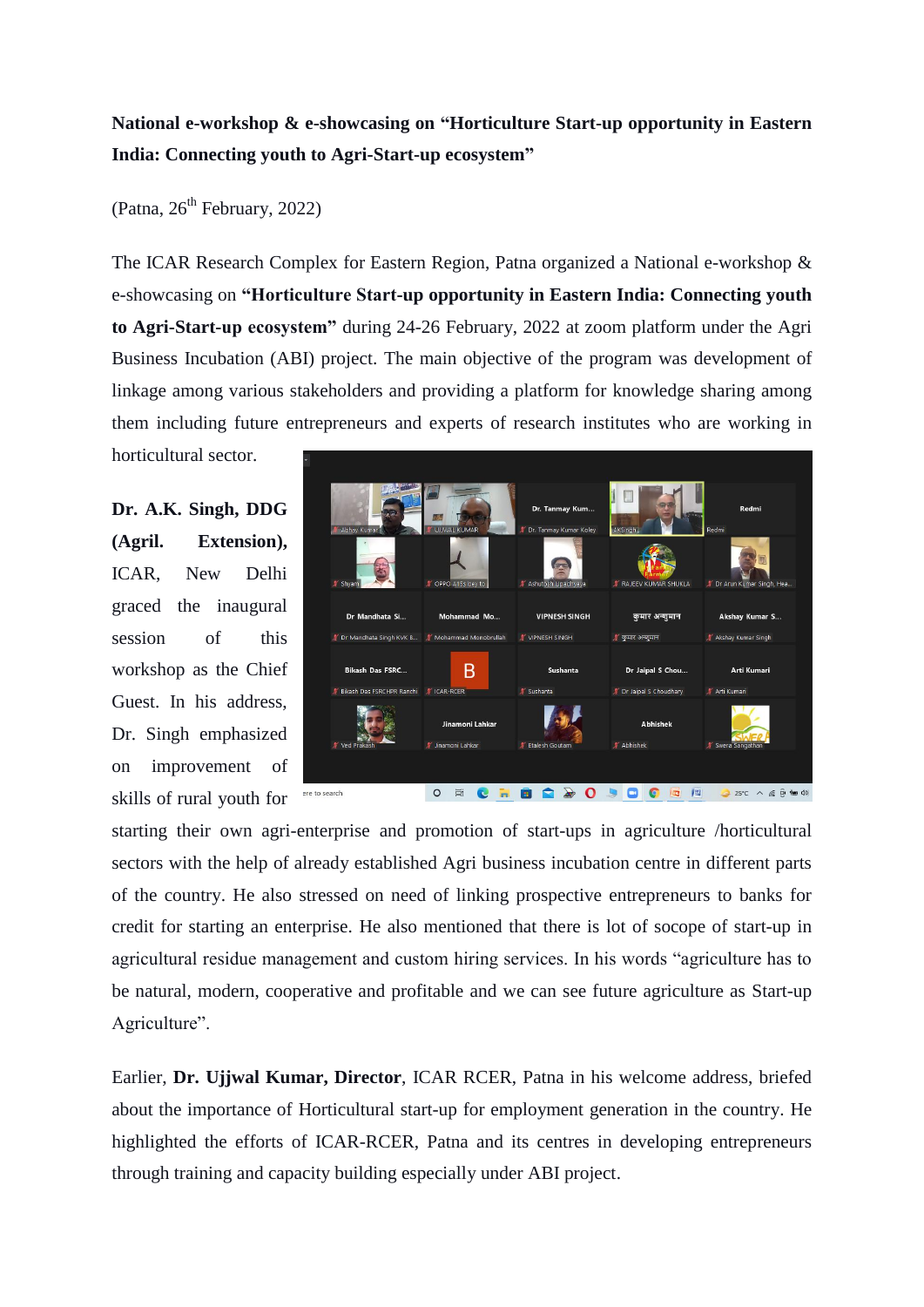During the workshop, eminent researchers such as Dr **T.K. Behera, Direc**tor, ICAR-IIVR, Varanasi, Dr Balraj Singh, PC, ICAR-AICRP H&P, New Delhi, Dr Sidhartha Palai,



I/C AICRP Floriculture, OUAT, Bhubaneswar, Dr Govindo Acharaya, CHES, ICAR-IIHR Bhubeneswar, Dr N Reddy, Sr. Scientist, ICAR-DMAPR, Anand, Dr. P Suresh Kumar, Principal Scientist, NRCB, Trichy and Dr Arvind Jaiswal, Scientist, ICAR-CPRS, Jalandhar, acted as resource persons and covered different aspects of starting agri entrepreneurship in different fields



marketing, floriculture etc. All the lectures were followed by discussion with resource persons and queries were answered by experts of relevant field.

A presentation was also made by Dr Bikas Das, Principal Scientist to showcase varieties and technologies developed by ICAR RCER, Patna and its centres among participants.